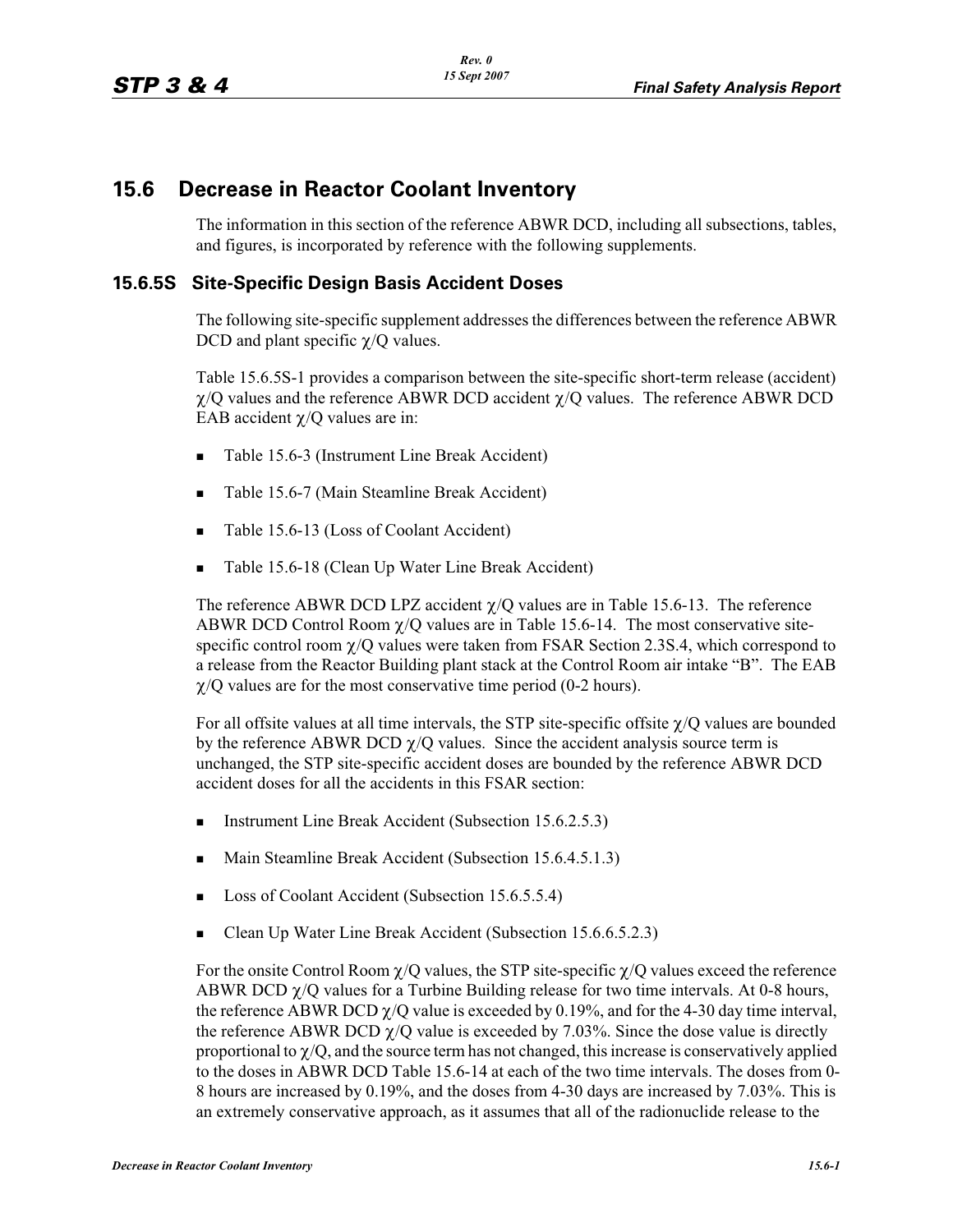Control Room is from the Turbine Building. The results for doses are shown in Table 15.6.5S-2. The Control Room doses remain well within the regulatory limits.

### **15.6.7 COL License Information**

#### **15.6.7.1 Iodine Removal Credit**

The following site-specific supplement addresses COL License Information Item 15.7.

The design characteristics of the main steamlines, drain lines, and main condenser are the same as specified in the reference ABWR DCD. As a result, the parameters in Table 15.6-8, Items II.D (MSIV leakage) and II.E (condenser data) remain unchanged. Since the iodine credit is a function of these parameters, the STP  $3 \& 4$  iodine removal credit does not deviate from the reference ABWR DCD.